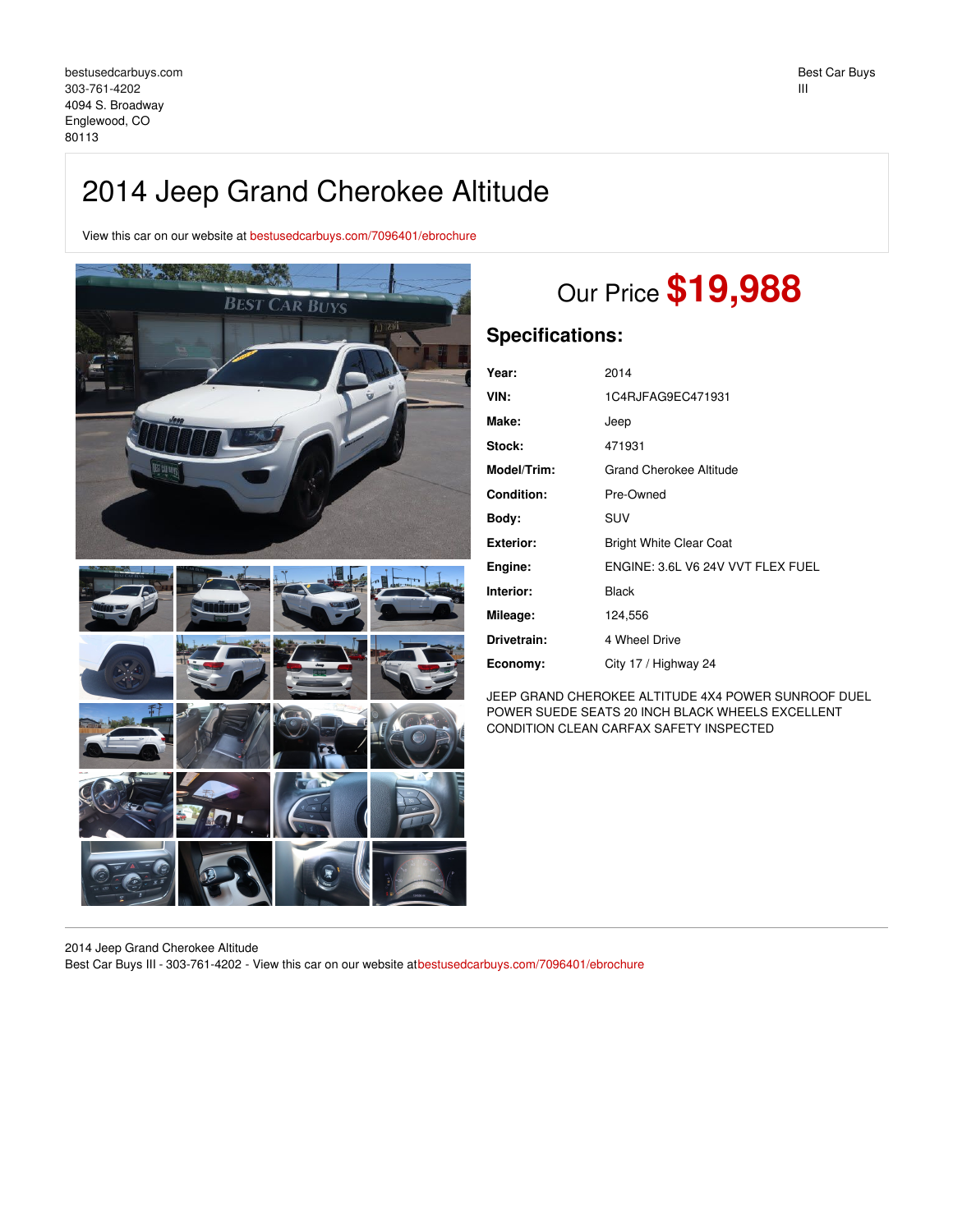



2014 Jeep Grand Cherokee Altitude

Best Car Buys III - 303-761-4202 - View this car on our website a[tbestusedcarbuys.com/7096401/ebrochure](https://bestusedcarbuys.com/vehicle/7096401/2014-jeep-grand-cherokee-altitude-englewood-co-80113/7096401/ebrochure)

## **Installed Options**

#### **Interior**

- Bucket Front Seats- Driver Seat- Passenger Seat -inc: Fold Flat
- 60-40 Folding Split-Bench Front Facing Manual Reclining Fold Forward Seatback Rear Seat
- Manual Tilt/Telescoping Steering Column
- Gauges -inc: Speedometer, Odometer, Oil Pressure, Engine Coolant Temp, Tachometer, Oil Temperature, Transmission Fluid Temp, Engine Hour Meter, Trip Odometer and Trip **Computer**
- Power Rear Windows and Fixed 3rd Row Windows- Leather/Metal-Look Steering Wheel
- Front Cupholder- Rear Cupholder- 3 12V DC Power Outlets- Compass
- Proximity Key For Doors And Push Button Start Valet Function
- Power Fuel Flap Locking Type
- Remote Keyless Entry w/Integrated Key Transmitter, Illuminated Entry and Panic Button
- Remote Releases -Inc: Power Fuel- Cruise Control w/Steering Wheel Controls
- Dual Zone Front Automatic Air Conditioning w/Front Infrared HVAC -inc: Console Ducts
- Illuminated Locking Glove Box

- Day-Night Rearview Mirror

- Interior Trim -inc: Simulated Wood/Metal-Look Instrument Panel Insert, Simulated Wood Door Panel Insert, Metal-Look Console Insert and Chrome/Metal-Look Interior Accents
- Full Cloth Headliner- Leather/Metal-Look Gear Shifter Material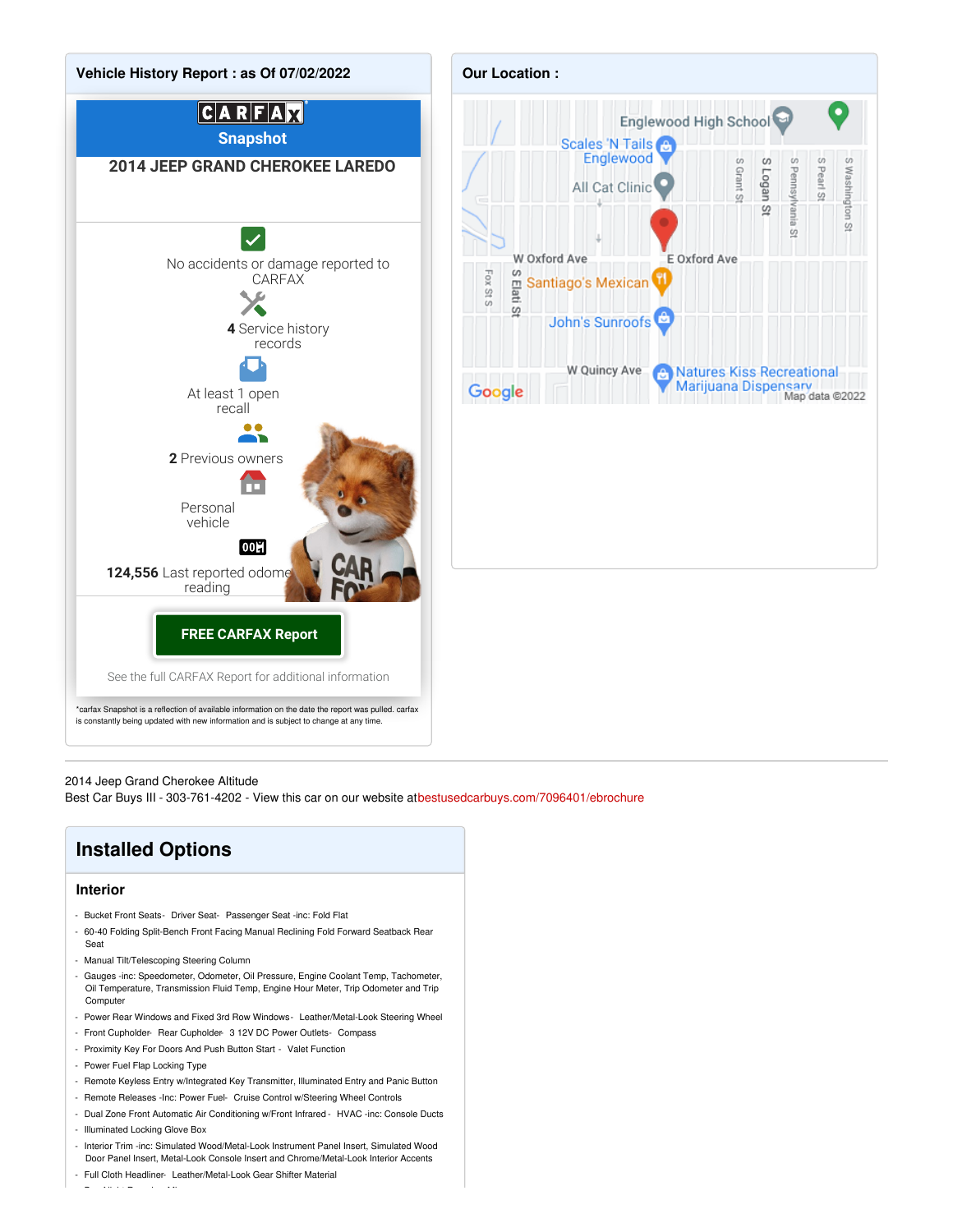- Day-Night Rearview Mirror
- Driver And Passenger Visor Vanity Mirrors w/Driver And Passenger Illumination
- Full Floor Console w/Covered Storage, Mini Overhead Console w/Storage and 3 12V DC Power Outlets
- Front And Rear Map Lights- Fade-To-Off Interior Lighting
- Full Carpet Floor Covering -inc: Carpet Front And Rear Floor Mats Carpet Floor Trim
- Cargo Area Concealed Storage- Cargo Features -inc: Cargo Tray/Organizer
- Cargo Space Lights- Tracker System- FOB Controls -inc: Cargo Access
- Instrument Panel Covered Bin, Driver / Passenger And Rear Door Bins
- Power 1st Row Windows w/Driver And Passenger 1-Touch Up/Down
- Delayed Accessory Power- Power Door Locks w/Autolock Feature- Systems Monitor
- Trip Computer- Outside Temp Gauge- Digital/Analog Appearance
- Manual Anti-Whiplash Adjustable Front Head Restraints and Fixed Rear Head Restraints
- Front Center Armrest w/Storage and Rear Center Armrest- 2 Seatback Storage Pockets
- Sentry Key Engine Immobilizer- Air Filtration

#### **Exterior**

- Wheels: 20" x 8.0" Gloss Black Aluminum Tires: P265/50R20 BSW AS
- Steel Spare Wheel- Compact Spare Tire Mounted Inside Under Cargo- Clearcoat Paint
- Body-Colored Front Bumper- Body-Colored Rear Step Bumper
- Chrome Side Windows Trim and Black Front Windshield Trim
- Body-Colored Door Handles- Rocker Panel Extensions
- Body-Colored Power Heated Side Mirrors w/Manual Folding
- Fixed Rear Window w/Fixed Interval Wiper, Heated Wiper Park and Defroster
- Deep Tinted Glass- Speed Sensitive Variable Intermittent Wipers
- Galvanized Steel/Aluminum Panels- Lip Spoiler
- Tailgate/Rear Door Lock Included w/Power Door Locks Front Fog Lamps
- Perimeter/Approach Lights- LED Brakelights
- Auto On/Off Aero-Composite Halogen Headlamps w/Delay-Off
- Low Beam Daytime Running Headlamps- Laminated Glass

#### **Safety**

- Bucket Front Seats- Driver Seat- Passenger Seat -inc: Fold Flat
- 60-40 Folding Split-Bench Front Facing Manual Reclining Fold Forward Seatback Rear Seat
- Manual Tilt/Telescoping Steering Column
- Gauges -inc: Speedometer, Odometer, Oil Pressure, Engine Coolant Temp, Tachometer, Oil Temperature, Transmission Fluid Temp, Engine Hour Meter, Trip Odometer and Trip **Computer**
- Power Rear Windows and Fixed 3rd Row Windows- Leather/Metal-Look Steering Wheel
- Front Cupholder- Rear Cupholder- 3 12V DC Power Outlets- Compass
- Proximity Key For Doors And Push Button Start Valet Function
- Power Fuel Flap Locking Type
- Remote Keyless Entry w/Integrated Key Transmitter, Illuminated Entry and Panic Button
- Remote Releases -Inc: Power Fuel- Cruise Control w/Steering Wheel Controls
- Dual Zone Front Automatic Air Conditioning w/Front Infrared HVAC -inc: Console Ducts
- Illuminated Locking Glove Box
- Interior Trim -inc: Simulated Wood/Metal-Look Instrument Panel Insert, Simulated Wood
- Door Panel Insert, Metal-Look Console Insert and Chrome/Metal-Look Interior Accents
- Full Cloth Headliner- Leather/Metal-Look Gear Shifter Material
- Day-Night Rearview Mirror
- Driver And Passenger Visor Vanity Mirrors w/Driver And Passenger Illumination
- Full Floor Console w/Covered Storage, Mini Overhead Console w/Storage and 3 12V DC Power Outlets
- Front And Rear Map Lights- Fade-To-Off Interior Lighting
- Full Carpet Floor Covering -inc: Carpet Front And Rear Floor Mats Carpet Floor Trim
- Cargo Area Concealed Storage- Cargo Features -inc: Cargo Tray/Organizer
- Cargo Space Lights- Tracker System- FOB Controls -inc: Cargo Access
- Instrument Panel Covered Bin, Driver / Passenger And Rear Door Bins
- Power 1st Row Windows w/Driver And Passenger 1-Touch Up/Down
- Delayed Accessory Power- Power Door Locks w/Autolock Feature- Systems Monitor
- Trip Computer- Outside Temp Gauge- Digital/Analog Appearance
- Manual Anti-Whiplash Adjustable Front Head Restraints and Fixed Rear Head Restraints
- Front Center Armrest w/Storage and Rear Center Armrest- 2 Seatback Storage Pockets
- Sentry Key Engine Immobilizer- Air Filtration

#### **Mechanical**

- Engine: 3.6L V6 24V VVT Flex Fuel- Transmission: 8-Speed Automatic (845RE)
- 3.45 Rear Axle Ratio- Normal Duty Suspension- GVWR: 6,500 lbs
- Transmission w/Driver Selectable Mode and Sequential Shift Control w/Steering Wheel **Controls**